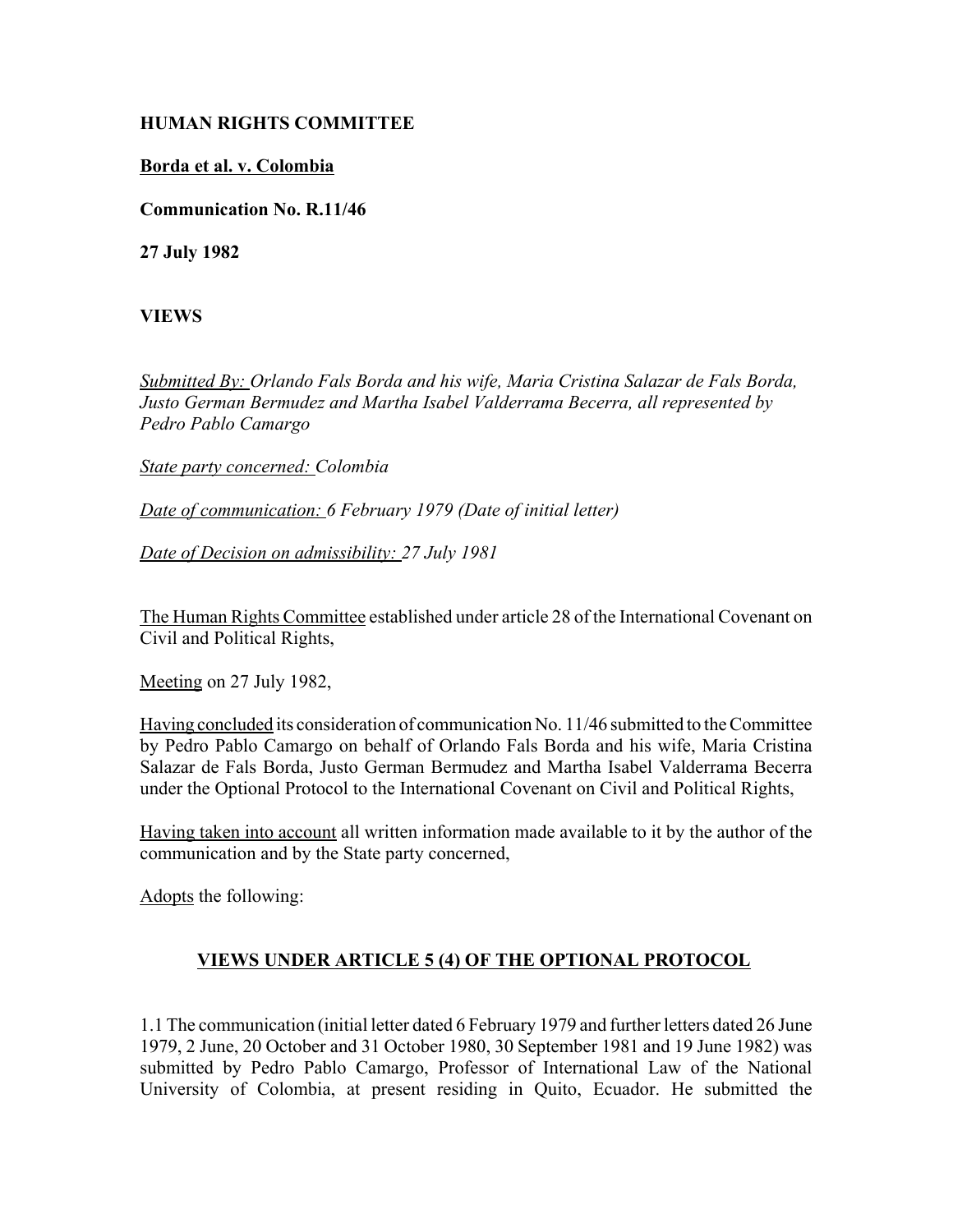communication on behalf of Orlando Fals Borda and his wife, Maria Cristina Salazar de Fals Borda, Justo German Bermudez and Martha Isabel Valderrama Becerra. They are all Colombian nationals.

1.2 The author alleges that by enacting Legislative Decree No. 1923 of 6 September 1978 (Statute of Security)' the Government of Colombia has violated articles 9 and 14 of the Covenant and he claims that the lout persons he represents are victims of these violations.

1.3 Concerning the cases of Orlando Fals Borda and his wife, the author describes the relevant facts as follows: On 21 January 1979, Dr. Fals Borda, a Colombian sociologist and professor, and his wife, Maria Christina Salazar de Fals Borda, were arrested by troops of the Brigada de Institutos Militates under the Statute of Security. Dr. Fals was detained incommunicado without judicial guarantees, such as legal assistance, at the Cuartel de Infanteria de Usaquin, from 21 January to 10 February 1979, when he was released without charges. His wife continued to be detained for over a year. A court martial then found that there was no justification for detaining Mrs. Fals Borda.

1.4 Concerning the cases or Justo German Bermudez and Martha Isabel Valderrama Becerra, the author describes the relevant facts as follows: On 3 April 1979, the President of the Summary Court Martial (First Battalion of Military Police, Brigade of Military Institutions) found Justo German Bermudez Gross guilty of the offence of rebellion. (article 7 of the judgement) and sentenced him to a principal penalty of six years and eight months' rigorous Imprisonment and interdiction of public rights and functions, as well as the accessory penalty of loss of patria potestas for the same period. In the same judgement it sentenced Martha Isabel Valderrama Becerra to six years' rigorous imprisonment and interdiction of public rights and functions for the offence of rebellion. The judgement states: "In conclusion, the sentences to De passed on the accused who have been declared guilty of the offends of 'rebellion' shall be those contained in article 2 of Decree No. 1923 of September 1978, known as the Statute of Security".

1.5 The author alleges that hy application of Decree No. 1923 Dr. Fals Borda and his wife were arbitrarily detained, that Mr. Bermudez and Miss Valderrama are subjected to arbitrary imprisonment, that Mr. Bermudez and Miss Valderrama's sentences were illegally increased, that is their sentences are more severe than the maximum penalty stipulated by the Colombian Penal Code, and that they all nave been victims of violations of article 14 (1), (2), (3) and (5) of the International Covenant on Civil and Political Rights because they have been brought before military tribunals which were not competent, independent and impartial, and because they have allegedly been deprived of the procedural guarantees laid down in the Colombian Constitution and In the Covenant. He states that all domestic remedies have been exhausted with the decision of the Supreme Court of Justice upholding the constitutionality of the Decree and that the cases of the alleged victims nave not been submitted to any other procedure of international Investigation or settlement.

2. On 9 August 1979, the Human Rights Committee decided to transmit the communication to the State party, under rule 91 of the provisional rules of procedure, requesting information and observations relevant to the question of admissibility.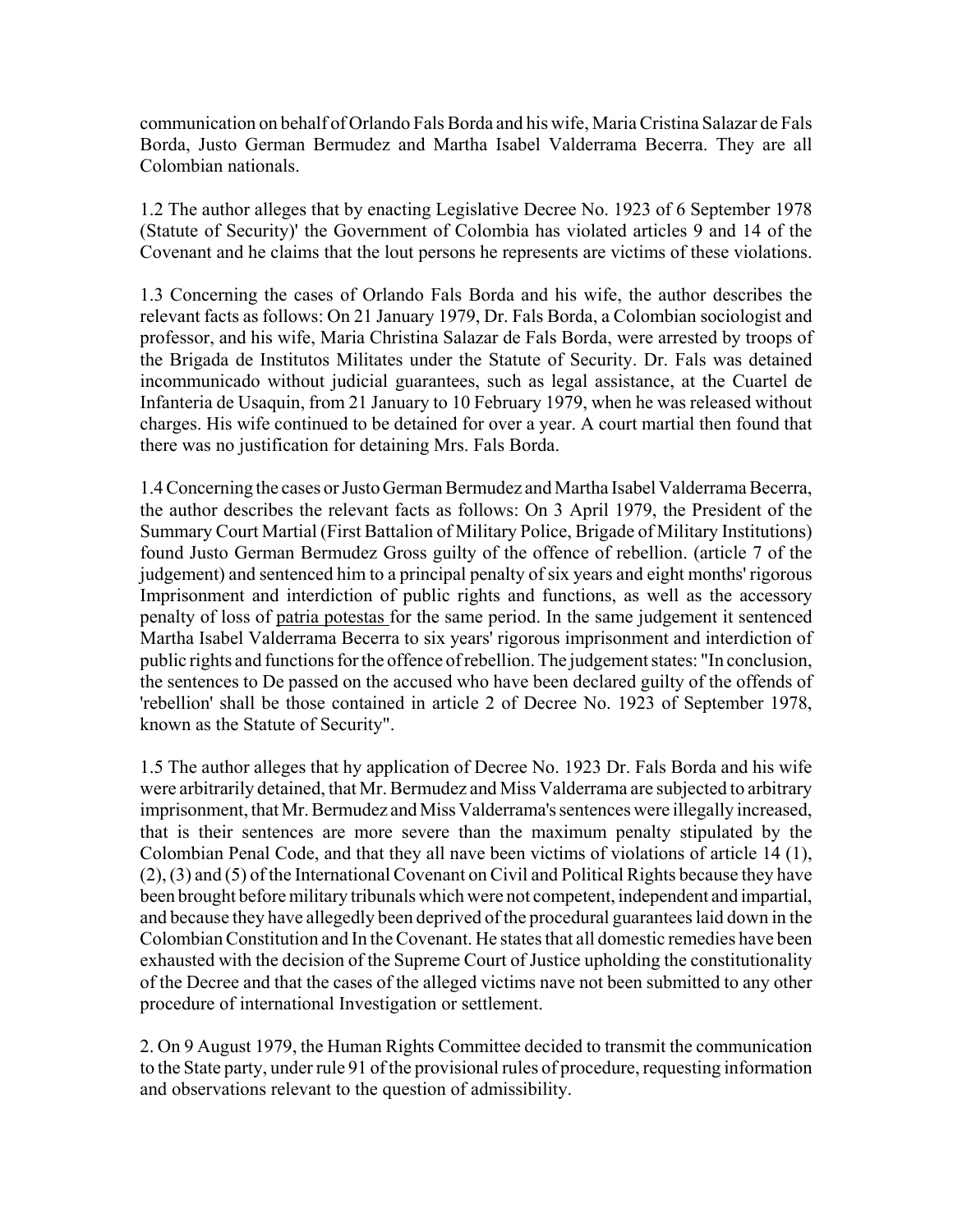3.1 By letters dated 30 April and 30 September 1980 the State party refuted the allegations made by the author.

3.2 The State party, in particular, rejected the allegation made by the author of the communication that the enactment of Legislative Decree NO. 1923 of 6 September 1978 and consequently the arrest and detention of the tour persons represented by the author were contrary to the Colombian Constitution and in violation of the International Covenant on Civil and Political Rights. The State party pointed out that the Decree was issued by the President of the Republic of Colombia in the exercise of the constitutional powers vested in him by article 121 of the Colombian Constitution after the declaration of a "state of siege" due to the disturbance of public order and that the Supreme Court of Justice in a judgement of 30 October 1978 had held the Decree to be constitutional. In this connection the State party recalled that Colombia is experiencing a situation of disturbed public order within the meaning of article 4, paragraph 1, of the Covenant.

3.3 The State party also rejected the allegations made by the complainant that articles 9, 11 and 12 of Decree No. 1923 contravene article 14, paragraph 1, of the Covenant. It quoted the ruling of the Supreme Court of Justice, in particular the following:

"... Decree No. 1923 has done nothing other than apply the exception provided for in article 61 [of the Constitution] which authorizes in exceptional times the cumulative performance, and hence provisional transfer, of powers, and specifically jurisdictional powers, by and to bodies other than those normally exercising them, and which legitimates the introduction of military penal justice, and empowers the military and police authorities specified in the Decree, to deal with and to order penalties for certain offences.

"The Decree does not establish ad hoc bodies nor does it change the origin or composition of existing bodies. It simply empowers certain authorities to perform simultaneously their own ordinary functions and those vested in them provisionally by virtue of the enabling provisions of article 61 of the Constitution .... "

The State party added that the ruling of the Supreme Court was quoted precisely in order to show that military tribunals are not ad hoc bodies but an integral part of the branch of the public power responsible for the administration of justice in conformity with the National Constitution and cannot be dismissed as unqualified, as was done by the complainant, Dr. Camargo, who sought to deny their legality in order to establish an alleged violation of the Covenant on that basis.

3.4 With regard to the specific case of Mr. and Mrs. Fals Borda, the State party confirmed their release, which was ordered when it was found during an investigation that their continued detention was not justified. The State party added that there is no ground for deducing directly from the fact that these orders were issued that arbitrary detention took place in either or both of these cases. It was further stated by the State party that, should Mr. and Mrs. Fals Borda consider that their detention was arbitrary (in the sense that the requisite legal formalities and rules had not been complied with), they may file a complaint with the competent authorities and institute the appropriate proceedings for the recovery of damages.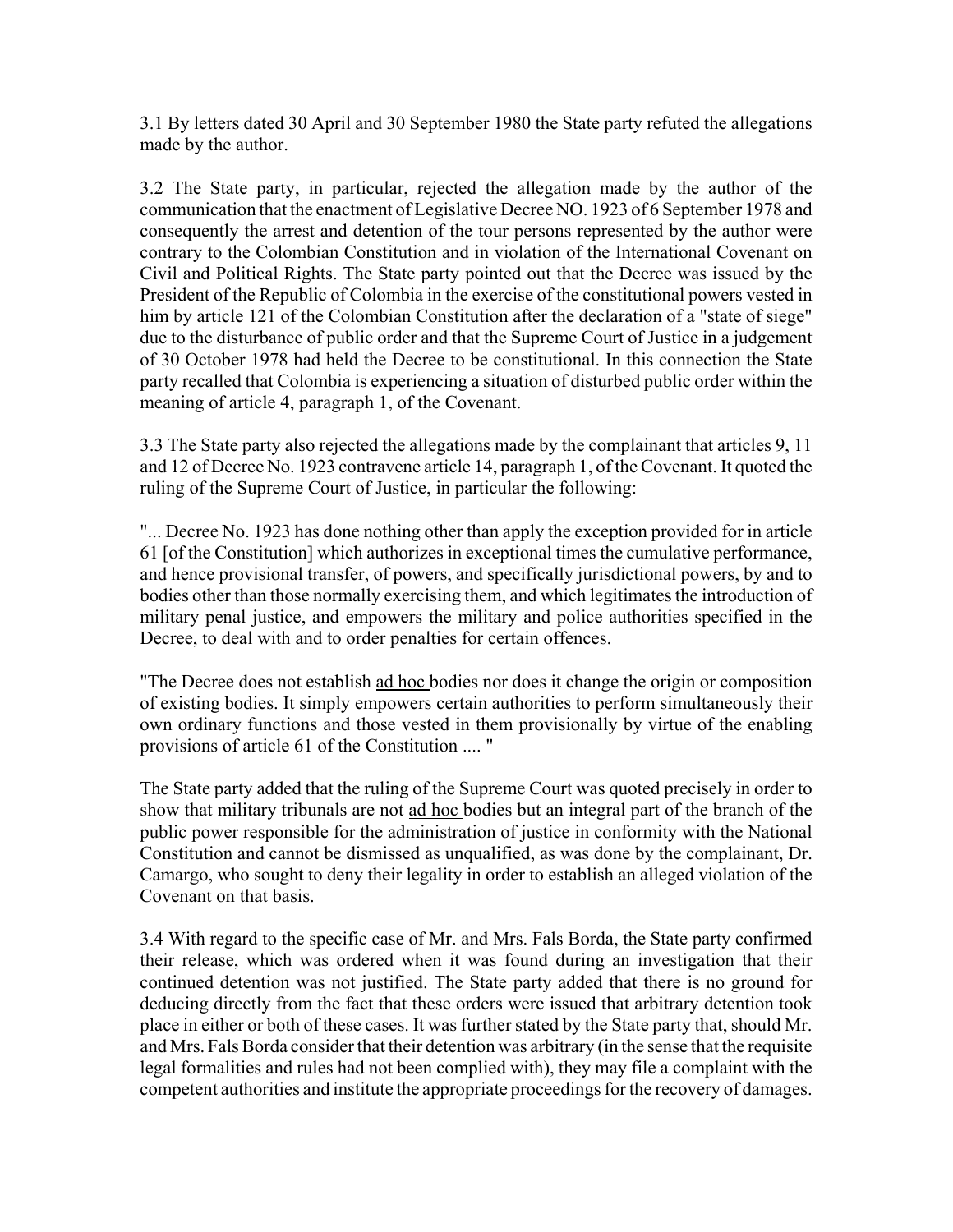To challenge their detention on the ground that the requisite legal formalities and rules had not been complied with, a criminal investigation could be initiated by the alleged victims, through the judicial police, the Attorney General or the Judge Advocate General of the Armed Forces. To obtain compensation for damages and injuries resulting from an alleged arbitrary detention civil proceedings may then be instituted} if the violation of rights is the result of action by a public official the complainants may also appeal to the administrative courts. As none of the aforementioned procedures have been resorted to by Mr. and Mrs. Fals Borda the State party concluded that domestic remedies had not been exhausted in their case.

3.5 With regard to the case of Mr. Justo German Bermudez and Miss Martha Isabel Valderrama, The State party claimed that the accused nave benefitted from all procedural guarantees accorded by the law and that the allegedly improper length of their prison terms, based on charges of rebellion, was justified by the provisions of Decree No. 1923, applicable under the present "state of singe" in Colombia. The State party stated that the appeal was still being heard in the Higher Military Tribunal and explained that 'the time that has elapsed in this connexion ... is due both to the nature of the case and to the large number of appeals and inquiries with which the Higher Military Tribunal has to deal'. The State party concluded that domestic remedies had not been exhausted in this case either.

4. On 29 July 1980 the Human Rights Committee decided to request the State party to furnish detailed information as to:

(a) How, if at all, the state of siege proclaimed In Colombia affects the present case;

(b) Which are the competent authorities, before which Mr. and Mrs. Fals Borda may tile a complaint and institute proceedings for the recovery of damages in the particular circumstances of their case, as well as the nature of such proceedings, based on the law in torts;

(c) The status of the appeal of German Bermudez Gross and Martha Isabel Valderrama before the Higher Military Tribunal, and, if not yet concluded, the reasons for the apparent delay and the anticipated time for the completion or those proceedings.

5.1 By a note dated 1 October 1980, the State party submitted further information.

5.2 The State party maintained that the state of siege affected the present case, so far as concerns the situation of Justo German Bermudez and Martha Isabel Valderrama, by reason of the fact that Legislative Decree No. 1923 of 1978 increased the penalty for the crime of rebellion and also because both the aforesaid Decree and Legislative Decree No. 2260 of 1976 ascribed responsibility rot the hearing of cases involving offences against the constitutional regime and against the security of the State to the military criminal courts. It added that with regard to the proceedings which Dr. Orlando Fals Borda and Mrs. Maria Christina Salazar de Fals Borda could institute, the provisions enacted by virtue of the state of siege had no effect.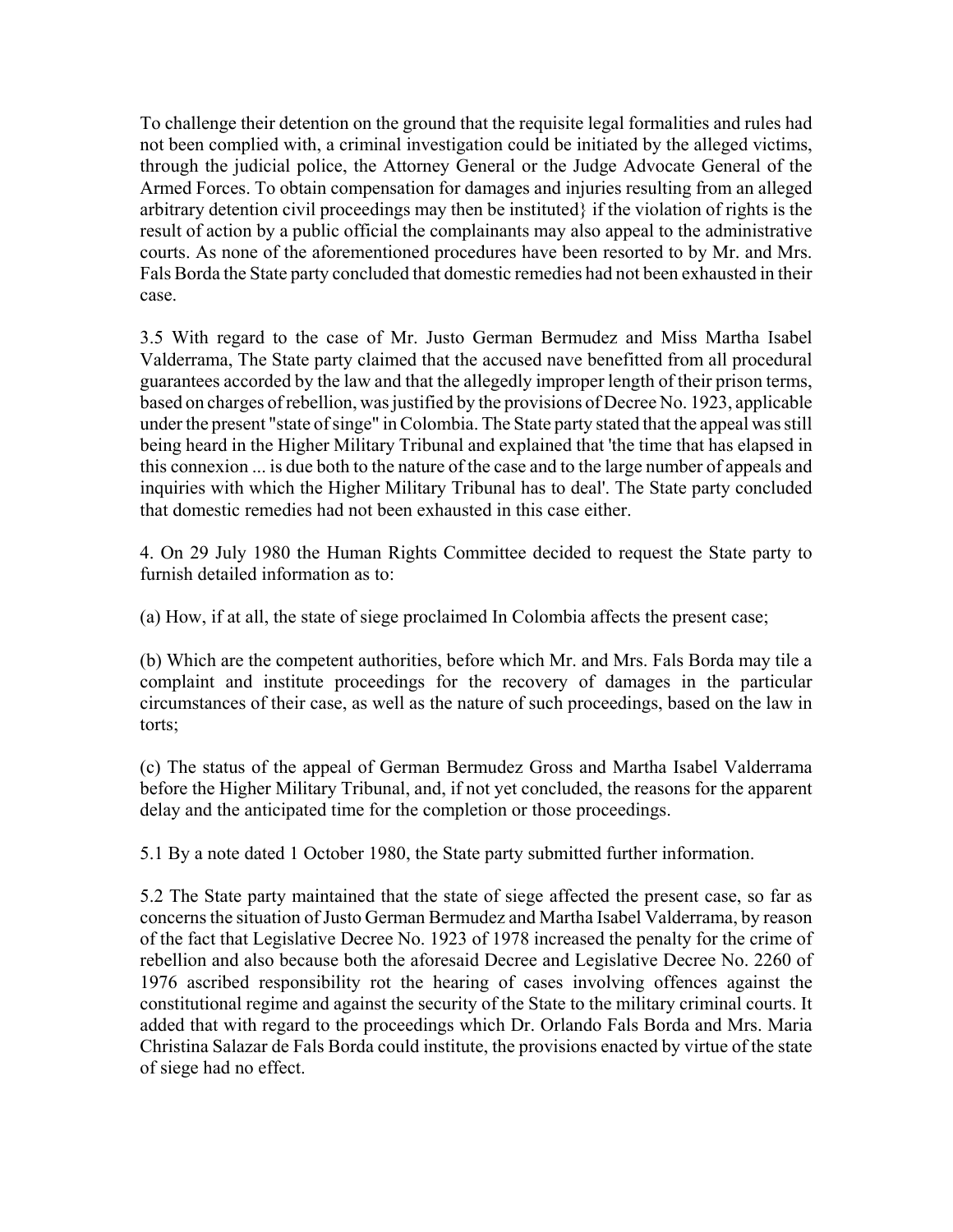5.3 The state party reiterated the information submitted (see para. 3.4) concerning the competent authorities before which Dr. Fals Borda and his wife could file complaints with respect to an alleged arbitrary detention, and the proceedings they could institute tot the .recovery of damages. It added that a civil action to obtain compensation can be brought in the context of the military criminal proceedings for common-law offences. Ii the injured parties did not take part in the criminal proceedings and do not agree with the judgement so rat as concerns compensation, they can bring an appropriate action before a civil court. They can also appeal to the administrative courts, on the ground of State liability, if in fact it is confirmed that arbitrary detention took place.

5.4 The State party informed the Committee that the case against German Bermudez Gross and Marina Isabel Valderrama for the crime of rebellion was in the offices of Dr. Roberto Ramiraz Laserna, Judge of the Higher Military Tribunal, awaiting a decision by the court of second instance. The apparent delay in reaching a decision on the appeal was due to the heavy workload of the Tribunal, which has to deal with many cases.

6.1 Commenting on the State party's submission, the author claimed that as far as the specific cases of the arbitrary detention of Mr. and Mrs. Fals Borda were concerned, all domestic legal remedies had been exhausted, and no valid remedy existed for claiming damages on account of this arbitrary detention. The arguments were as follows:

"(a) Without Legislative Decree No. 1923 of 1978 (Statute of Security), neither the arbitrary detention of Mr. and Mrs. Fals Borda, nor that of thousands of other victims, would ever have occurred. Mr. and Mrs. Fals Borda were deprived not only of the guarantee laid down in article 9, paragraph 3, of the Covenant, but also the remedy of habeas corpus guaranteed by article 9, paragraph 4 of the Covenant and by article 417 of the Code of Criminal Procedure of Colombia, which states:. 'Any person deprived of his freedom for more than 48 hours may, if he considers that a breach at the law has taken place, apply to a municipal, criminal or combined criminal/civil court judge for habeas corpus ...';

"(b) With the decision of the Higher Military Tribunal, which ,s not open to appeal, domestic legal remedies have been exhausted. However, that decision states, not that a case of arbitrary detention had taken place, but that there was no justification ice the continued enforcement of the detention order issued by the military authorities without due process of law;

"(c) It is not possible to bring 'an action Ear arbitrary arrest before an ordinary court against the military investigators who ordered the arrest of Mr. and Mrs. Fals Borda. The handling of such a charge would fall to the military authorities, as is made clear in article 309 of the Code of Military Criminal Justice: 'As a general rule, accused persons shall be tried by members of the branch of the armed forces to which they belong.' In other words, any complaint lodged against military personnel for abuse of authority or arbitrary detention falls within the direct jurisdiction of the military authorities or the military prosecutor, Oath of whom are under the orders at the Government of Colombia;

'(d) In the unlikely event of military criminal proceedings being instituted against the officers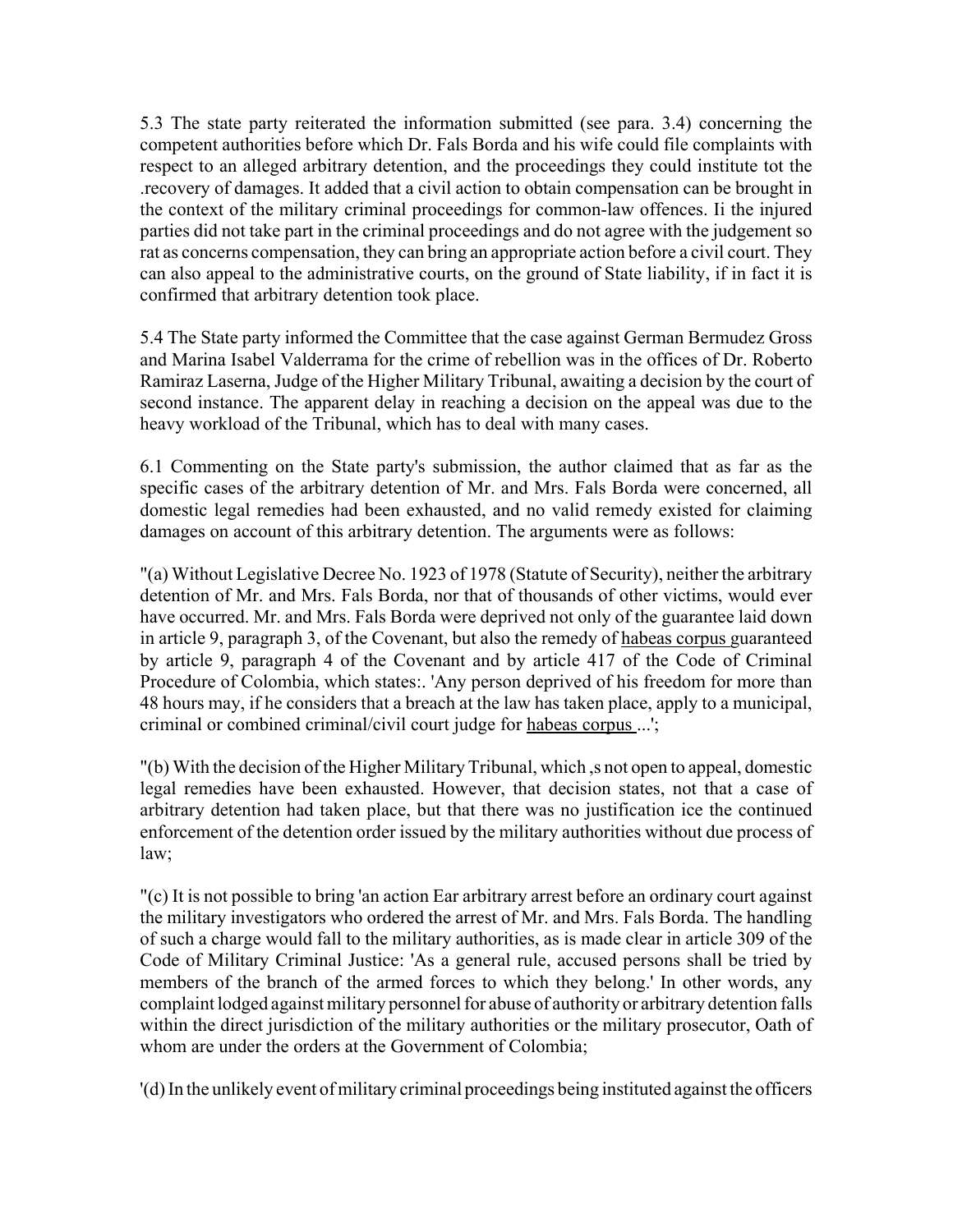responsible for the arbitrary detention of Mr. and Mrs. Fals Borda, it would not be possible to bring a civil suit for damages on behalf of the victims, since the offence in question is supposedly of an essentially military nature ...;

'(e) Article 9, paragraph 5 of the Covenant states: 'Anyone who has been the victim of unlawful arrest or detention shall have an enforceable right to compensation.' No provision is made for such action in Colombian law;

"(f) The Government of Colombia cites article 67 of the Administrative Code, which states: 'In the event of violation of a right established or recognized by a civil or administrative regulation, the injured party may request not only that the act be annulled but also that his right be restored.' In the case of Mr. and Mrs. Fals Borda, there has been no ruling to the effect that arbitrary detention took place or that, as a result of such an unlawful act, the State has a duty to compensate the victims. However, the time-limit for bringing such a hypothetical administrative action has expired, by virtue of the provisions of article 83 of the Code in question which states that an action (not a remedy) 'intended to obtain compensation for infringement of individual rights shall, in the absence of any legal provision to the contrary, lapse four months after the date of publication, modification or execution of the act, or the occurrences or administrative procedure giving rise to the action'.'

6.2 In his submission of 20 October 1980 the author informed the committee that in the case of Justo German Bermudez and Martha Isabel Valderrama, sentenced to imprisonment on 3 April 1979 by the Summary Military court, the sentences had been upheld by the Higher Military court.

7.1 The Committee found, on the basis of the information before it, that it was not precluded by article 5 (2) (a) of the Optional Protocol from considering the communication since there was no indication that the same matter had been submitted under another procedure of international investigation or settlement.

7.2 As to the question of exhaustion of domestic remedies, in the case of Mr. and Mrs. Fals Borda, the committee considered whether the communication should be declared inadmissible because of non-exhaustion of domestic remedies. However, the essence of this complaint was that Decree No. 1923 deprived them of safeguards guaranteed by articles 9 and 14 of the covenant and that in these circumstances the domestic remedies for arbitrary arrest would have been of no avail. The committee considered that this was a question which it could effectively examine only in the context of the application of the Decree generally to the case of Mr. and Mrs. Fals Borda.

7.3 In the case of Justo German Bermudez and Martha Isabel Valderrama, the committee, having been informed by the author on 20 October 1980 that the Higher Military Tribunal had upheld the sentences of the court of first instance and, considering that this information had not been refuted by the State party, understood that domestic remedies had now been exhausted and that consequently the communication might be declared admissible in their case.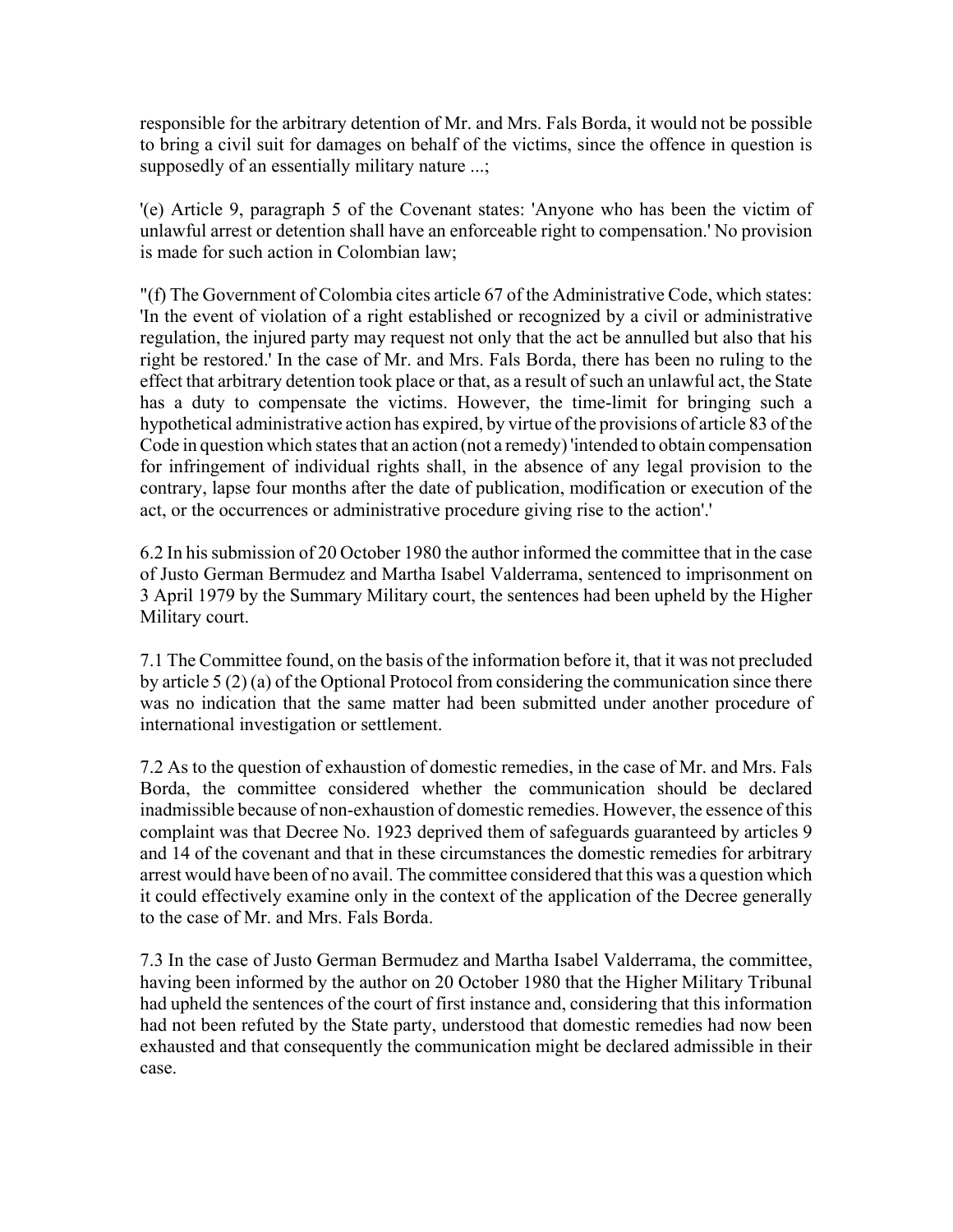8. On 27 July 1981, the Human Rights Committee therefore decided:

(a) That the communication was admissible;

(b) That the author of the communication be requested to submit to the Committee not later than 10 October 1981 a statement, in respect of each relevant provision of the Covenant, of the grounds for claiming that the covenant has been violated  $(a)$  in regard to Mr. and Mrs. Fals Borda and (b) in regard to Mr. Justo German Bermudez and Miss Martha Isabel Valderrama;

(c) That a copy of any submission received from the author pursuant to paragraph 2 of this decision be transmitted to the State party as soon as possible to enable it to take it into account in the preparation of its submission under article 4 (2) of the Optional Protocol;

(d) That, in accordance with article 4 (2) of the Optional Protocol, the State party be requested to submit to the Committee, within six months of the date of the transmittal to it of any submission received from the author of the communication pursuant to operative paragraph 2 above, written explanations and statements clarifying the matter and the remedy, if any, that may have been taken by it. The State party was requested,'in this connexion, to enclose copies of any court orders or decisions of relevance to the matter under consideration.

9.1 In accordance with operative paragraph 2 of the decision adopted by the Human Rights Committee on 27 July 1981, the author submitted further information dated 30 September 1981.

9.2 He claimed that the detention of Mr. and Mrs. Fals Borda was arbitrary and violated articles 9 and 14 of the International Covenant on Civil and Political Rights for the following reasons:

#### "1. Article 9 of the Covenant

"Mr. and Mrs. Fals Borda were definitely subject to violation of their right to liberty and security of person, since they were detained arbitrarily. They were not detained for any of the reasons laid down in criminal law (the Penal Code), nor in accordance with the appropriate legal procedure, provided for in the Code of Penal Procedure (articles 426 to 471), but under a substantive and adjectival rule of emergency law, namely, Legislative Decree No. 1923 of 1978 (the 'Statute of Security'), which violates the Colombian Constitution and the International Covenant on Civil and Political Rights.

"Secondly, the right of Mr. and Mrs. Fals Borda to be tried 'within a reasonable time' or be released, as provided for in article 9.(3) of the Covenant, was violated.

"In its submission dated 30 September 1980, the Colombian Government recognized that, besides arbitrary detention, the requirement of reasonable time had not been observed, since it stated: 'The orders under which Mr. and Mrs. Fals Borda were released were an outcome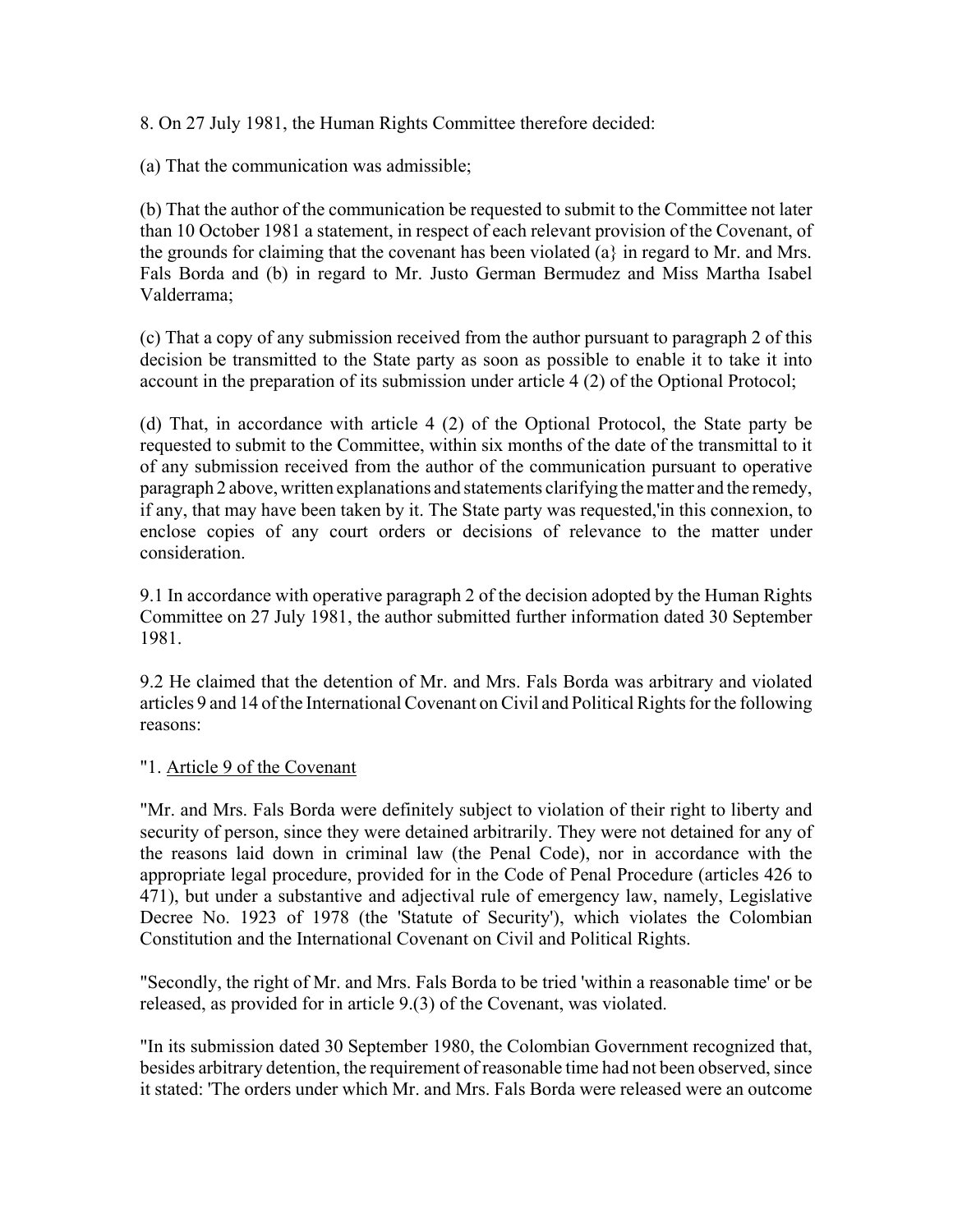of the decision that there was no justification for their continued detention.' It has been shown that Mrs. Fals Borda had been detained for over a year.

"Thirdly, Mr. and Mrs. Fals Borda were victim of the violation of the habeas corpus safeguard, recognized both in article 417 of the Code of Penal Procedure and in article 9 (4) of the International Covenant on Civil and Political Rights.

"By means of the emergency procedure laid down in the 'Statute of Security', the military authorities prevented and denied the exercise of this right, thus permitting the arbitrary detention of Mr. and Mrs. Fals Borda.

### "2. Article 14 of the Covenant

"The subjection of Mr. and Mrs. Fals Borda to military or emergency penal procedure, in implementation of the 'Statute of Security' violated their rights under article 14 (1) of the Covenant.

"In the first place, the military courts which judge civilians, as provided for in article 9 of the 'Statute of Security', as well as the judicial powers granted to army, navy and air force commanders (article 11) and police chiefs (article 12), nullify the right to a competent, independent and impartial tribunal. Articles 9, 11 and 12 of Decree No. 1923 ignore not only the universally recognized principle nemo judex in sua causa but also the right to a natural or judicial tribunal, provided for in article 26 of the Colombian Constitutions 'No one may be tried except in conformity with the laws in force prior to the commission of the act with which he is charged, by a court having competent jurisdiction, and in accordance with all formalities proper to each case.'

"Accordingly, the only competent, independent and impartial tribunals are the courts of common jurisdiction or judiciary set up under title XV, 'the Administration of Justice', of the Colombian Constitution and in accordance with Title II, 'Jurisdiction and Competence', of the Code of Penal Procedure (Decree No. 409 of 1971). This is on the basis not only of the constitutional principle of separation of powers, but also of article 58 of the Colombian Constitution: 'Justice is administered by the Supreme Court, by superior district courts and by such other courts and tribunals as may be established by law.'

"The Colombian Constitution does not allow military or emergency penal justice for citizens or civilians. Article 170 of the Colombian Constitution provides for courts martial but only for 'offences committed by military personnel on active service and in relation to that service.'

"Military courts or courts martial nevertheless operate in Colombia in breach of the country's constitution and laws and of the International Covenant on Civil and Political Rights, in particular to try political opponents, under Decree No. 1923 of 1978 (the 'Statute of Security')} this is in violation of article 14 of the United Nations International Covenant on Civil .and Political Rights.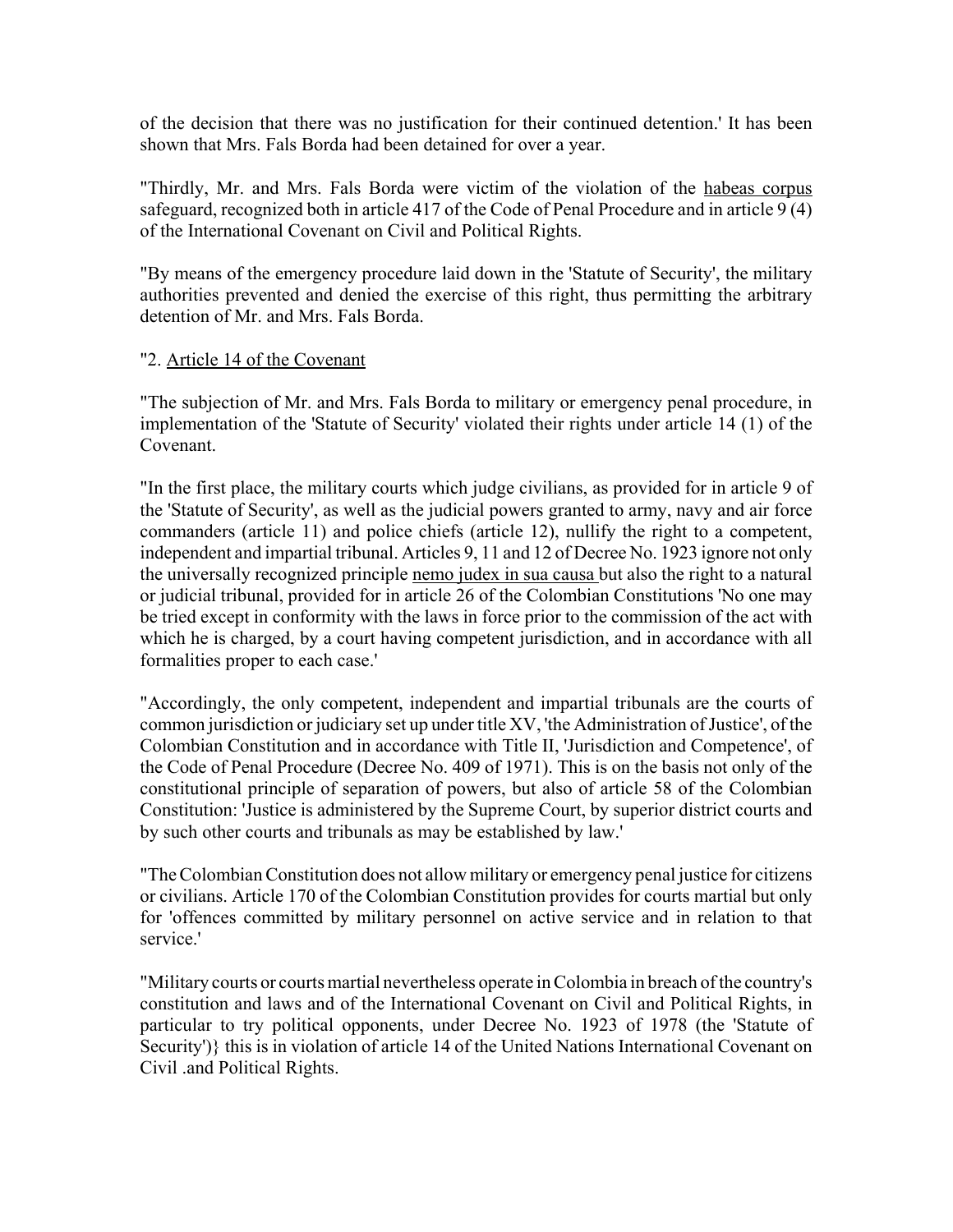"Secondly, the military or emergency courts provided for in articles 9, 11 and 12 of Decree No. 1923 the 'Statute of Security' are not only not competent, independent and impartial (article 14 (1) of the Covenant), but they were not up under a proper law passed by Congress validly amending or repealing the Code of Penal Procedure (Decree No. 409 of 1971). The 'Statute of Security' is a state-of-seige decree which violates the safeguard of legality provided in the Covenant, particularly since it is indefinite, as may be seen in article 1 of the Statute, which provides for sentences of 30 years which do not exist in the Penal Code.

"In addition, Mr. and Mrs. Fals Borda were obviously deprived of the rights mentioned in paragraphs 2, 3 and 4 of article 14 of the Covenant."

9.3 Concerning Justo German Bermudez and Martha Isabel Valderrama, the author claimed that they were victims of arbitrary arrest and imprisonment,

'... because they were deprived of their liberty on grounds not established by criminal law (the Penal Code) but under an emergency provision such as the 'Statute of Security', in violation of the Colombian Constitution and the International Covenant on Civil and Political Rights. Likewise, they suffered arbitrary imprisonment because they were subject to a penal procedure that was not that of ordinary penal justice as laid down in the Code of Penal Procedure, but a military, governmental, emergency ad hoc procedure.

"Furthermore, the military sentence pronounced against German Bermudez Gross and Martha Isabel. Valderrama deprived them of the rights provided for in paragraphs 2 and 3 of article 9 of the Covenant, as well as the habeas corpus safeguard contained in article 417 of the Code of Penal Procedure and article 9 (4) of the International Covenant on Civil and Political Rights."

9.4 In addition, the author claimed that Justo German Bermudez and Martha Isabel Valderrama had been deprived of the procedural rights mentioned in paragraphs 1, 2, 3, and 5 of article 14 of the Covenant for the same reasons as those mentioned above in paragraph 9.2 concerning Mr. Fals Borda and his wife.

9.5 At this stage in the proceedings the author raised the claim that Justo German Bermudez and Martha Isabel Valderrama are also victims of violations of article 15 of the Covenant. He argues as follows,

"Article 15 of the Covenant lays down the followings 'Nor shall a heavier penalty be imposed than the one that was applicable at the time when the criminal offence was committed.' However, German Bermudez Gross and Martha Isabel Valderrama received a heavier penalty under article 2 of Legislative Decree No. 1923 of 6 September 1978, which increased the penalty of ordinary imprisonment for the offence of rebellion to between 8 and 14 years, whereas in the Colombian Penal Code (Decree No. 2300 of 14 September 1936), in force at the time of the military judgement, the penalty was only six months to four years (art. 139).

'In addition, article 125 of the new Colombian Penal Code, promulgated on 25 January 1980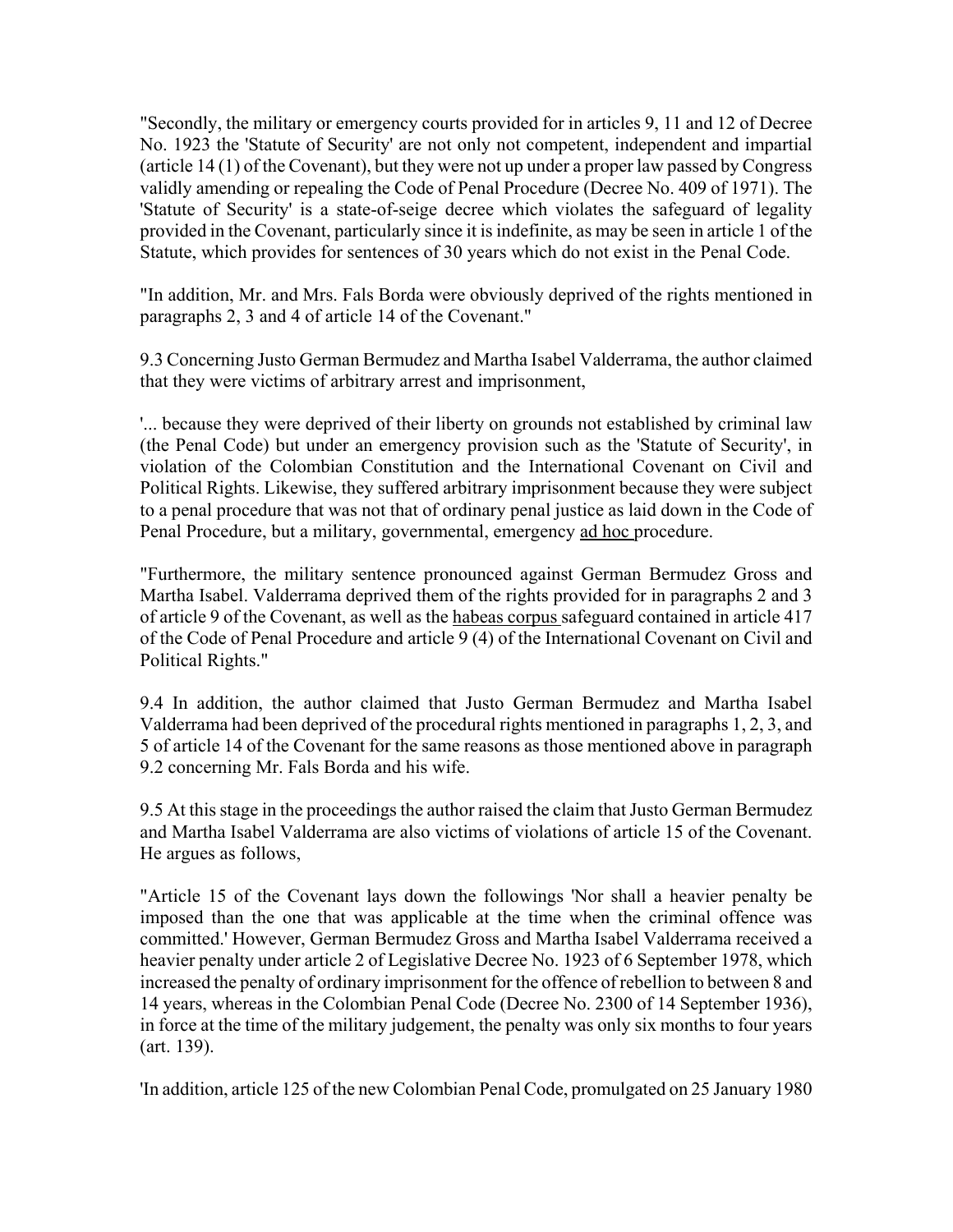and in force since 25 January 1981 (Decree-Law No. 100 of 1980) provides that 'persons who use arms in attempting to overthrow the national government or to abolish or modify the existing constitutional or legal regime shall be liable to ordinary imprisonment for three to six years'. However, neither the Colombian Government nor the Brigade of Military Institutions applied the principle of benefit of penal law, laid down not only in the Colombian Constitution, but also in article 15 (1) of the Covenant: 'If, subsequent to the commission of the offence, provision is made by law for the imposition of a lighter penalty, the offender shall benefit thereby'."

10. In its submission under article 4 (2) of the Optional Protocol, dated 24 March 1982, the State party reiterated that:

'The charges made by Mrs. Maria Cristina Salazar de Fals Borda, Orlando Fals Borda, Justo German Bermudez and Martha Isabel Valderrama Becerra through their attorney, Dr. Pedro Pablo Camargo, that they were arbitrarily detained lack all legal basis since it is within the power of the Government to carry out investigations through the judiciary in reapcUt of persons who are presumed to have committed an oEfence and, to ensure that they appear in court, they may be placed under preventive detention. However, if citizens consider that there has been a departure from the law, they may, in accordance with articles 272-275 of the Penal Code, make a complaint on the grounds of arbitrary detention.

'It should be pointed out with respect to civil responsibility arising from a punishable act that there is a prescriptive period of 20 years if an action is brought independently of criminal proceedings and a prescriptive period equal to that for the relevant criminal proceedings if an action is brought as part of such proceedings in accordance with article 108 of the Criminal Code. Where the sentence may be one of deprivation of liberty, the prescriptive period for criminal proceedings is equal to the maximum sentence provided for by law, but in no case may it be less than five years or more than 20 years. In the case with which we are concerned (arbitrary detention), the period will be five years, that being the maximum sentence which may be imposed.

'Concerning Justo German Bermudez and Martha Isabel Valderrama, the law authorizes them, providing the period of prescription is still running, to submit an appeal for review or to vacate if they believe that the judgement of the Higher Military Court was not in accordance with the legal principles in force in our country. There is no period established by law within which an action for review must be submitted, although, according to the interpretation of articles 584-585 of the' Code of Criminal Procedure, doctrine holds that this should be done while the person is serving the sentence.

'The parties would have a period of 15 days from the date of notification of the sentence of the Higher Military Court to submit an appeal to vacate. After this period, the right to seek to vacate a judgement by the Supreme Court of Justice, which is the highest body for the verification of trials, is lost, as stipulated in article 573 of the Code of Criminal Procedure, which also states that such appeals must be made on the specific grounds set forth in article 580 of the Code of Criminal Procedure.'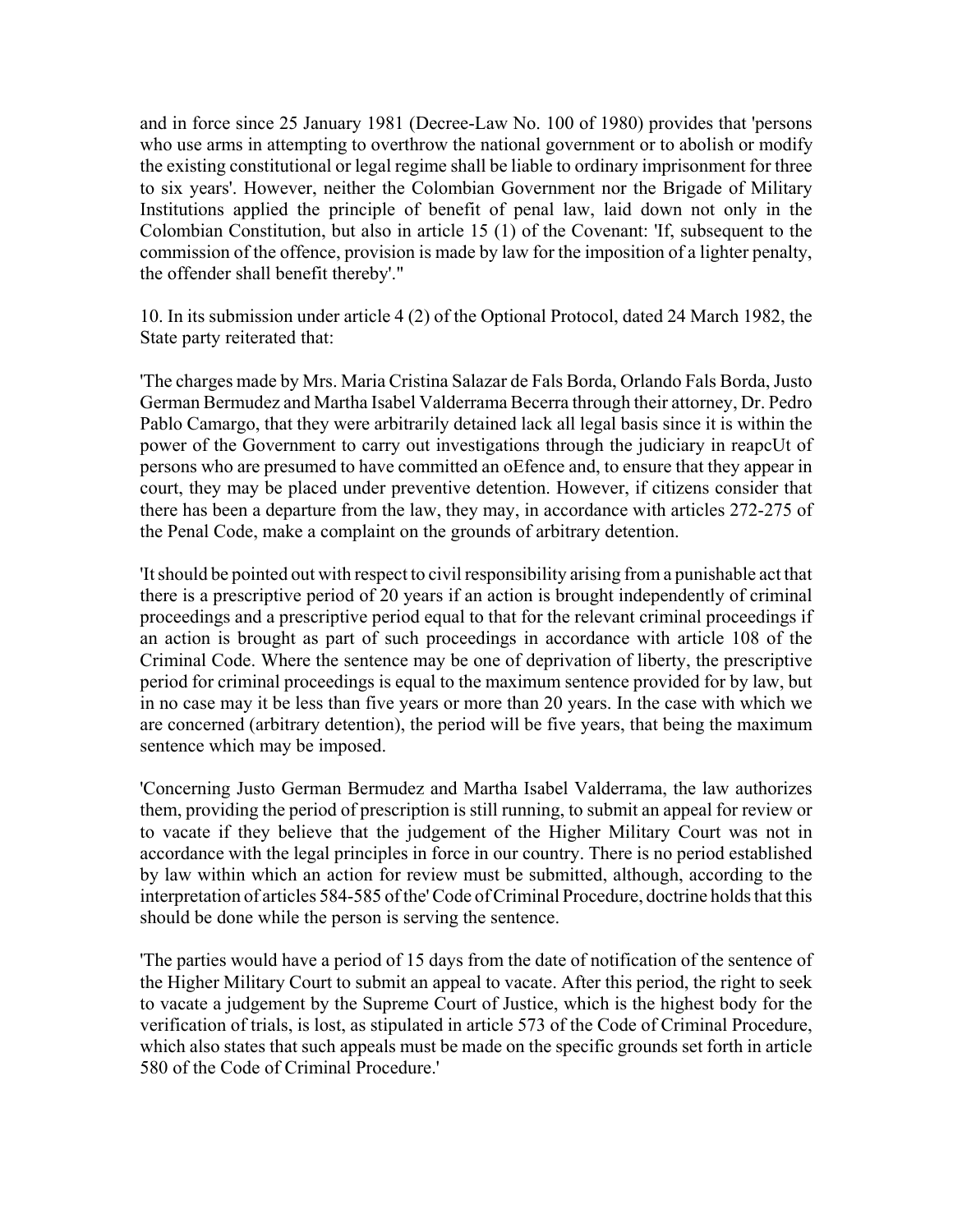11. In his additional information and observations dated 19 June 1982, the author reiterated that Mr. and Mrs. Fals Borda could not start civil or administrative proceedings or try to obtain compensation for reasons already mentioned (see para. 6.1 above) and because there has not been a judgement declaring that they had been arbitrarily arrested. He further argued that Justo German Bermudez and Martha Isabel Valderrama cannot submit an appeal to vacate a judgement because of lapse of time or for review because there are no grounds to request such review.

12.1 The Human Rights Committee has considered the present communication in the light of all information made available to it by the parties, as provided in article 5 (1) of the Optional Protocol. The Committee bases its views on the following facts, which are not in dispute or which are unrefuted by the State party.

12.2 The Supreme Court of Justice of Colombia in a judgement of 30 October 1978 held Decree No. 1923 of 6 September 1978 to be constitutional. In this Decree it is recalled that 'by Decree No. 2131 of 1976, public order was declared to be disturbed and the entire national territory in a state of siege'. Article 9 of Decree No. 1923 reads as follows: 'The military criminal courts, in addition to exercising the competence given them by the laws and regulations in force, shall try by court martial proceedings the offences [in particular of rebellion] referred to in articles 1, 2, 3, 4, 5 and 6, as well as those committed against the life and person of members of the Armed Forces, etc.' In this Decree No. 1923 judicial powers are also granted to army, navy and air force commanders (art. 11) and police chiefs (art. 12).

12.3 On 21 January 1979, Mr. Fals Borda and his wife, Maria Cristina Salazar de Pals Borda, were arrested by troops of the Brigade de Institutos Militates under Decree No. 1923. Mr. Fals was detained incommunicado at the Cuartel de Infanteria de Usaquin, from 21 January to 10 February 1979 when he was released without charges. Mrs. Fals continued to be detained for over one year. Mr. and Mrs. Fals Borda were released as a result of court decisions that there was no justification for their continued detention. They had not, however, had a possibility themselves to take proceedings before a court in order that that court might decide without delay on the lawfulness of their detention.

12.4 On 3 April 1979, the President of the Summary Court Martial (First Battalion of Military Police, Brigade of Military Institutions) found Justo German Bermudez Gross guilty of the offence of rebellion (art. 7 of the judgement) and sentenced him to a principal penalty of six years and eight months' rigorous imprisonment and interdiction of public rights and functions, as well as the accessory penalty of loss of patria potestas for the same period. In the same judgement it sentenced Martha Isabel Valderrama Becerra to six years' rigorous imprisonment and interdiction of public rights and functions for the offence of rebellion. The judgement states: sin conclusion, the sentences to be passed on the accused who have been declared guilty of the offence of 'rebellion' shall be those contained in article 2 of Decree No. 1923 of 6 September 1978, known as the Statute of Security'. In October 1980, the Higher Military Tribunal upheld the sentences of the court of first instance.

13.1 In formulating its views, the Human Rights Committee also takes into account the following considerations: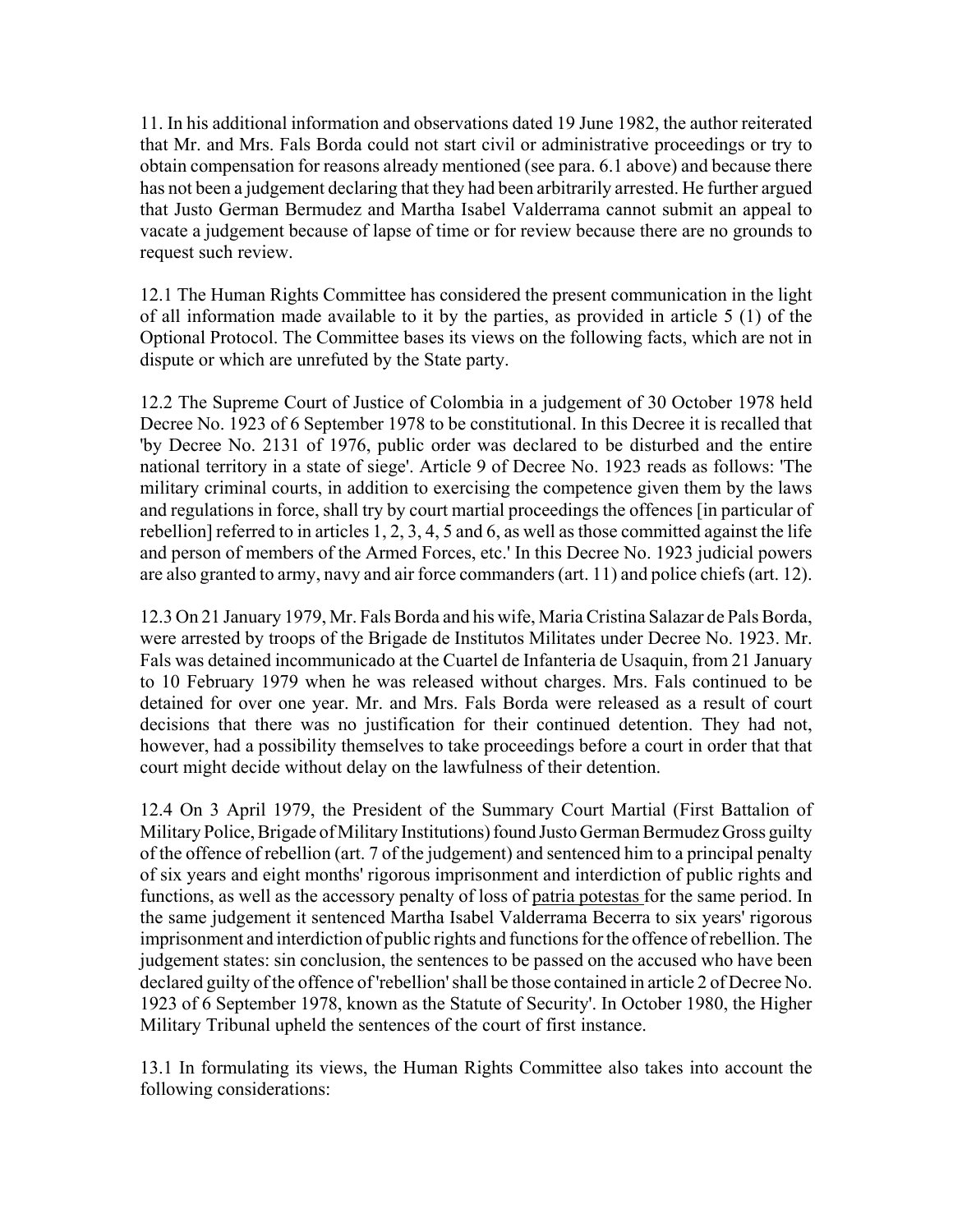13.2 The Committee notes that the Government of Colombia in its submission of 30 April 1980 made reference to a situation of disturbed public order in Colombia within the meaning of article 4, paragraph 14 of the Covenant. In its note of 18 July 1980 to the Secretary-General of the United Nations (reproduced in document CCRP/C/2/Add.4), which was designed to comply with the formal requirements laid down in article 4 (3) of the Covenant, the Government of Colombia has made reference to the existence of a state of siege in all the national territory since 1976 and to the necessity to adopt extraordinary measures within the framework of the legal regime provided for in the National Constitution for such situations. With regard to the rights guaranteed by the Covenant, the Government of Colombia declared that 'temporary measures have been adopted that have the effect of limiting the application of article 19, paragraph 2, and article 21 of that Covenant". The present case, however, is not concerned with article 19 and article 21 of the Covenant.

13.3 The allegations as to breaches of the provisions of article 14 of the Covenant concerning judicial guarantees and fair trial, seem to be based on the premise that civilians may not be subject to military penal procedures and that when civilians are nevertheless subjected to such procedures, they are in effect deprived of basic judicial guarantees aimed at ensuring fair trial, which guarantees would be afforded to them under the normal court system, because military courts are neither competent, independent and impartial. The arguments of the author in substantiation of these allegations are set out in general terms and principally linked with the question of constitutionality of Decree No. 1923. He does not, however, cite any specific incidents or facts in support of his allegations of disregard for the judicial guarantees provided for by article 14 in the application of Decree No. 1923 in the cases in question. Since the Committee does not deal with questions of constitutionality, but with the question whether a law is in conformity with the Covenant, as applied in the circumstances of this case, the Committee cannot make any finding of breaches of article 14 of the Covenant.

13.4 As to the allegations of breaches of the provisions of article 9 of the Covenant, it has been established that the alleged victims did not have recourse to habeas corpus. Other issues are in dispute in particular, whether the alleged victims were in fact subjected to arbitrary arrest and detention. The author argues on the one hand that in the present state of law in Colombia it would be of no avail to pursue domestic remedies for compensation or damages for arbitrary arrest or detention under Decree No. 1923, since the Decree has been declared constitutional. On the other hand he argues that, notwithstanding this being the state of domestic law, Decree No. 1923 is nevertheless contrary to the rights set out in article 9 of the Covenant to such an extent that its application to an individual makes him a victim of arbitrary arrest and detention. The Committee, however, must limit its findings to an assessment as to whether the measures in question have denied the alleged victims the rights guaranteed by article 9 of the Covenant. In the case before it the Committee cannot conclude that the arrest and detention of the alleged victims were unlawful. It has therefore not been established that the application of Decree No. 1923 has led to arbitrary arrest and detention of the alleged victims, within the meaning of the provisions of article 9 of the Covenant.

13.5 The State party has not commented on the author's 'further allegations (introduced by him on 30 September 1981) that Justo German Bermudez and Martha Isabel raider rams are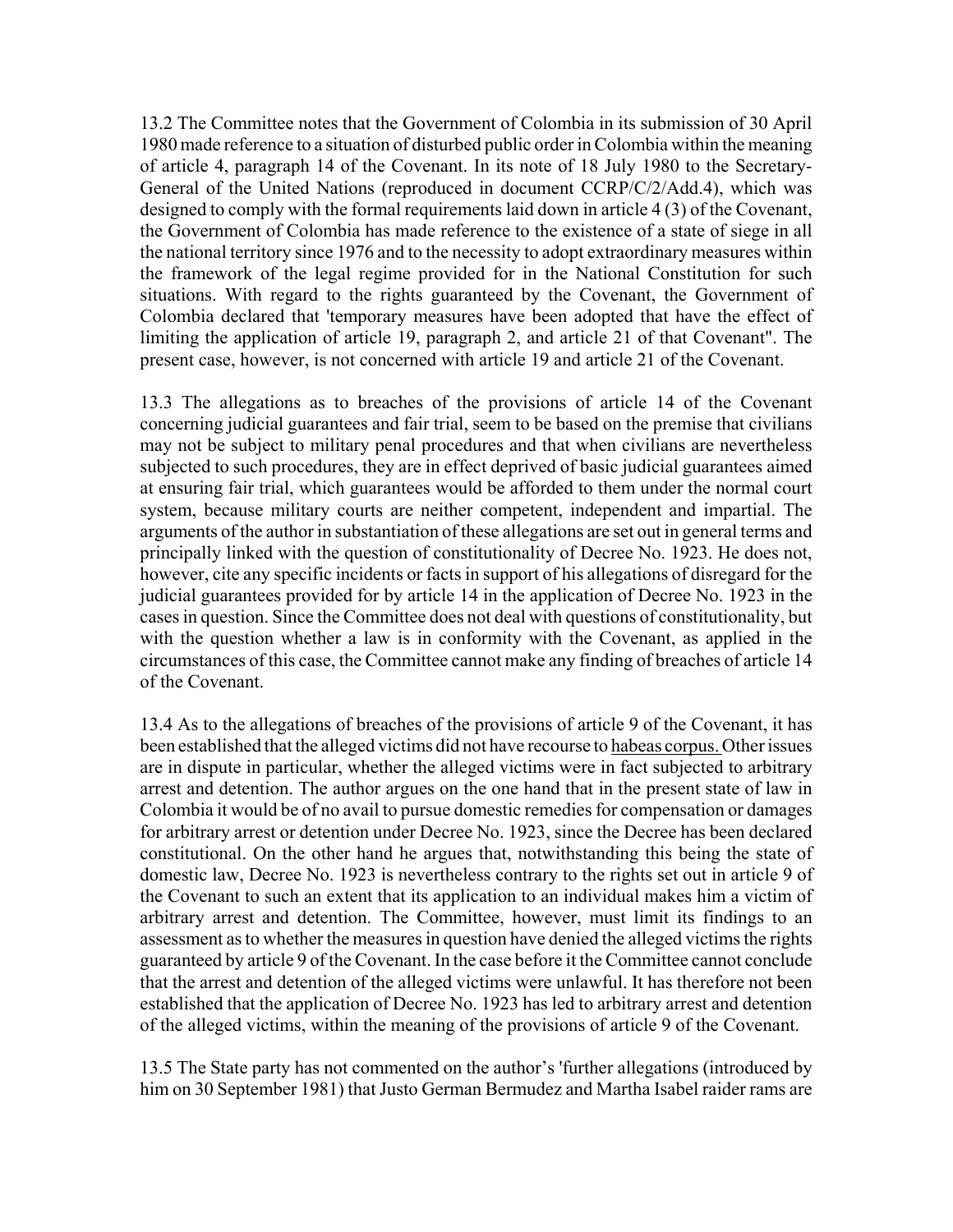also victims of violations of the provisions of article 15 of the Covenant. The Committee holds that it was not the State party's duty to address these allegations, as they were only introduced after the communication had been declared admissible, in regard to alleged breaches of articles 9 and 14 of the Covenant. The silence of the State party cannot, therefore, be held against it. The Committee has, however, ex officio, considered these new allegations and finds them illfounded. Justo German Bermudez and Martha Isabel Valderrama were tried and convicted for offences which were found by the judgement of 3 April 1979 to constitute a course of action which continued after Decree No. 1923 had entered into force. On the other hand, the author has not shown that those offences, which included assaults on banks, would have come within the scope of the new article 125 of the Colombian Penal Code. The Committee observes, furthermore, that the new law entered into force after Justo German Bermudez and Martha Isabel Valderrama had been convicted and their appeal had been rejected.

13.6 The facts as reflected in the information before the Human Rights Committee do not reveal that Justo German Bermudez and Martha Isabel Valderrama are victims of violations of rights protected by the Covenant.

14. The Committee, acting under article 5(4) of the Optional Protocol, is therefore of the view that the facts as set out in paragraphs 12.2, 12.3 and 12.4 above disclose violations of the International Covenant on Civil and Political Rights, particularly:

of article 9 (3), because Maria Cristina Salazar de Fals Borda's right to be tried or released within a reasonable time was not respected;

of article 9 (4), because Orlando Fals Bonds and Maria Cristina Salazar de Fals Borda could not themselves take *proceedings* in order that a court might decide without delay on the lawfulness of their detention.

15. The Committee accordingly is of the view that the State party is under an obligation to provide adequate remedies for the violations which Orlando Fals Borda and Maria Christina Salazar de Fals Borda have suffered and that it should adjust its laws in order to give effect to the rights set forth in article 9 (4) of the Covenant.

\* See the text of Legislative Decree No. 1923 in the appendix below.

# **APPENDIX X**

Republic of Colombia Ministry of Justice

Decree No. 1923 of 6 September 1978

 $\mathcal{L}_\text{max}$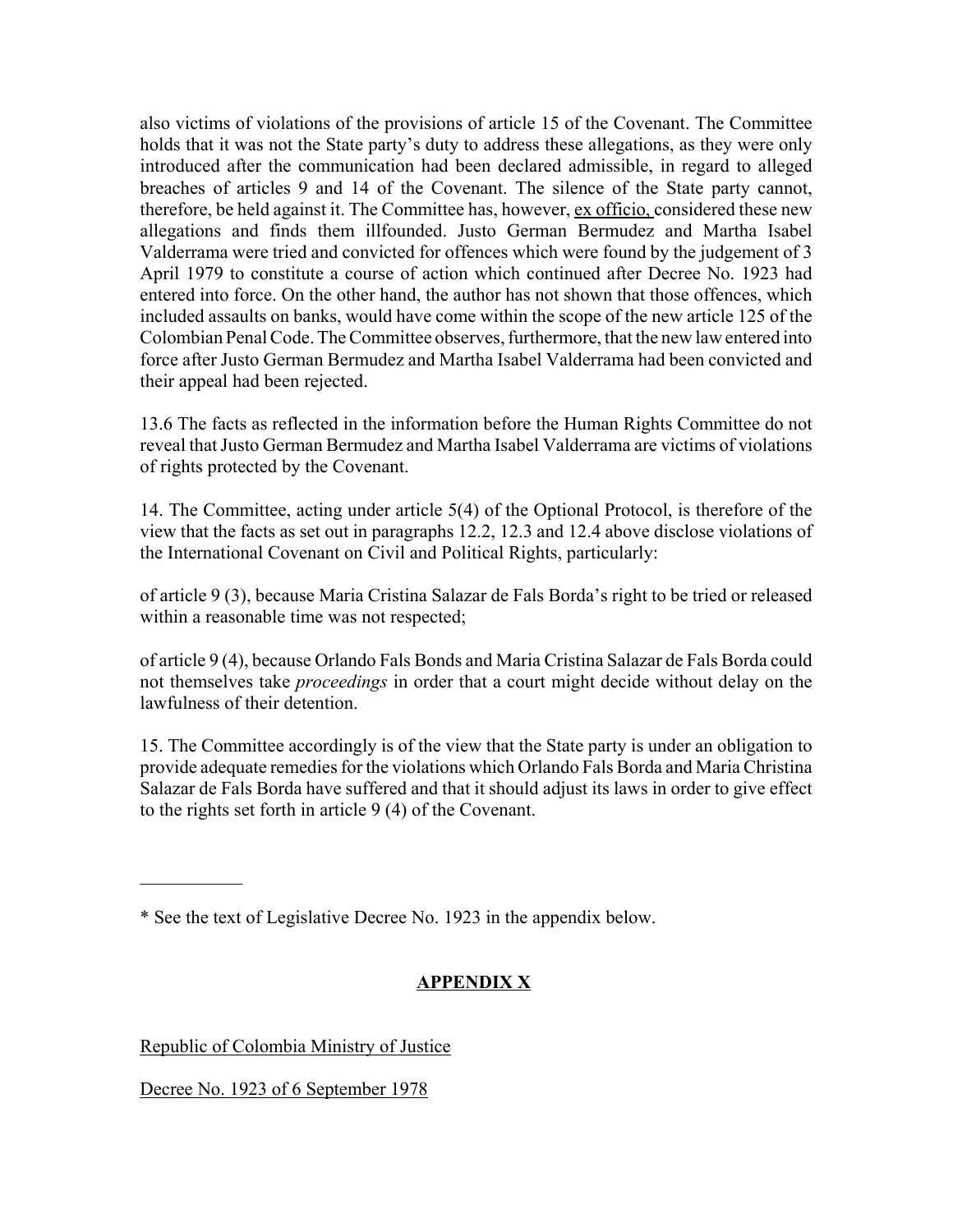promulgating rules for the protection of the lives, honour and property of persons and 9uaranteein9 the security of members of society

The President of the Republic of Colombia in the exercise of his constitutional powers, and especially those conferred on him by article 121 of the National Constitution, and Considering:

That, by Decree No. 2131 of 1976, the public order was declared to be disturbed and the entire national territory in a state of siege;

That it is the responsibility of the President of the Republic to ensure the prompt and full administration of justice throughout the Republic, and that he is required to provide the judicial authorities, in accordance with law, with such assistance as is needed in order to give effect to their decisions;

That it is also the responsibility of the President of the Republic to presereve public order throughout the territory of the Nation, to restore it where it has been disturbed, and to defend work, which is a social obligation deserving the special protection of the State;

That the causes of disturbance of public order have from time to time reappeared and have become more acute, creating a climate of general insecurity and degenerating into murder, abduction, sedition, riot or insurrection, or into terrorist practices designed to produce political effects leading to the undermining of the present republican regime, or into efforts to justify crime, acts which infringe the rights of citizens recognized by the Constitution and by the laws and which are essential for the maintenance and preservation of public order;

That it is essential to enact security measures for the maintenance of social order and peace in the territory of the Republic, and

That, under article 16 of the Constitution, the authorities of the Republic are instituted to protect the lives, honour and property of all persons,

#### **Decrees:**

Article 1. Any person who, in order to obtain for himself or 'for another an unlawful advantage or benefit, or for purely political ends or for purposes of publicity, deprives another of his freedom or plans, organizes or co-ordinates any such act shall incur a penalty of 8 to 10 years' imprisonment with compulsory labour (presidio).

Any person or persons who abduct others and, in order to commit the offence, or in the course of its execution or commission, cause them injuries or subject them to torture, or compel them to act against their will and demand money or lay down other conditions for their release, 'shall incur a penalty of 10 to 20 years' imprisonment with compulsory labour.

If, because or on the occasion of the abduction, the death of the abducted person or third parties occurs, the term of imprisonment wih compulsory labour shall be from 20 to 30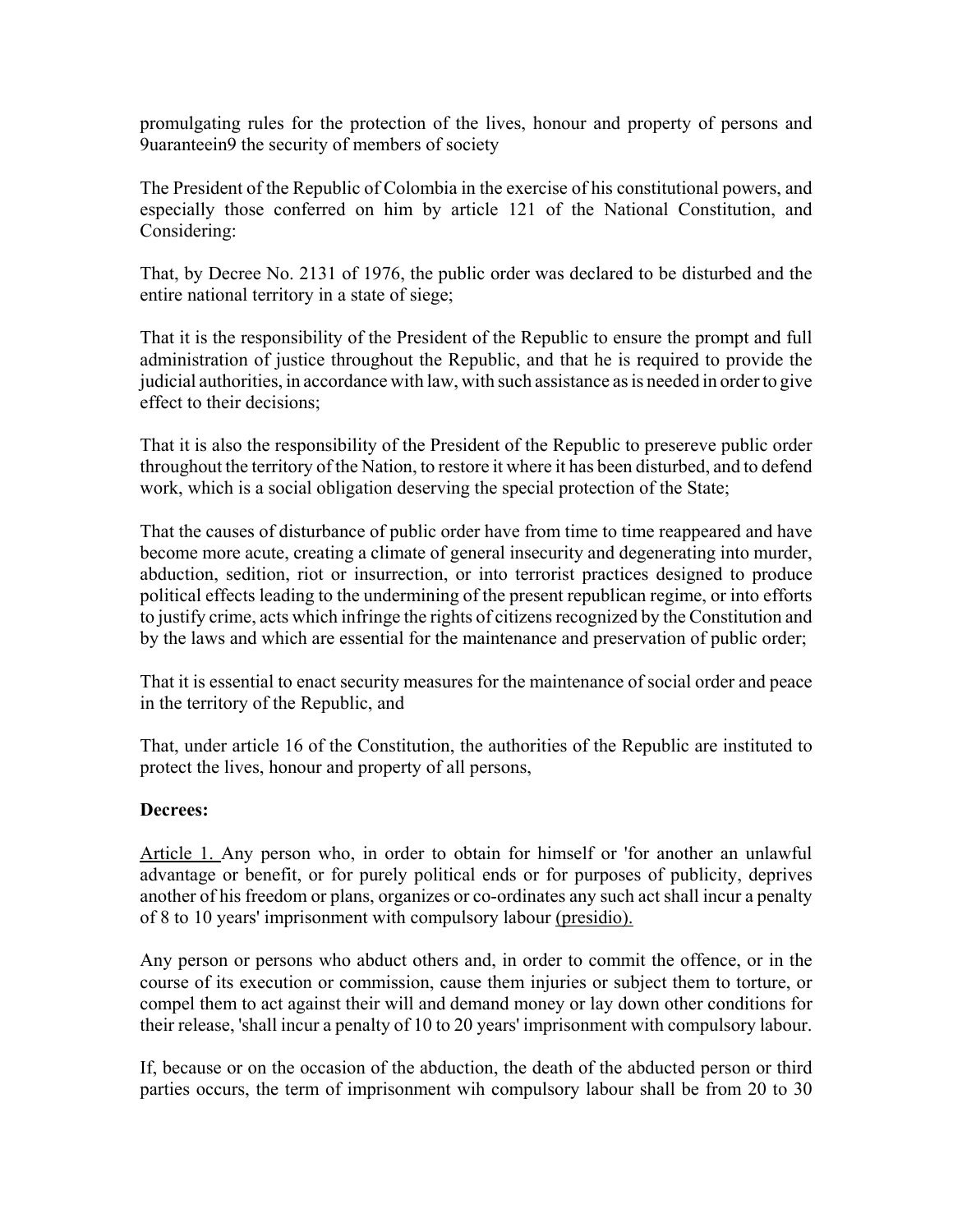years.

Persons accused or found guilty of the crime of abduction shall in no case be eligible for suspended preventive detention or a suspended sentence.

Article 2. Persons who foment, head or lead an armed rising to overthrow the *legally* constituted National Government, or wholly or partly to change or suspend the existing constitutional system, with respect to the formation, f*unctioning or* replacement of the public powers or organs or sovereignty, shall incur 8 to 14 years' imprisonment with compulsory labour and shall be debarred from exercising rights and holding public office for the same period.

Those who merely take part in the rebellion, being in its employ and having a military, political or judicial authority or jurisdiction, shall be liable to two thirds of the penalty provided for in the previous paragraph. Other persons involved in the rebellion shall incur one third of this penalty.

Article 3. Those who form armed bands, gangs or groups of three or more persons and invade or attack villages, estates, farms, roads or public highways, causing deaths, fires or damage to property, or who, using violence against persons or 'objects, commit other offences against the security and integrity of the community, or who by means of threats appropriate livestock, valuables or other movable objects belonging to others or force their proprietors, owners or administrators to surrender them, or who institute the payment of contributions on the pretext of guaranteeing, respecting or defending the lives or rights of persons, shall incur a term of imprisonment with compulsory labour of 10 to 15 years.

Article 4. Those who cause or take part in disturbances of public order in towns or other urban areas, who disturb the peaceful conduct of social activities or who cause fires, and in so doing bring about the death of persons, shall incur a penalty of 20 to 24 years' imprisonment with compulsory labour. If they merely cause bodily harm, the penalty shall be from 1 to 12 years.

If the acts referred to in this article are not committed with the aim of causing death or bodily injury, the penalty shall be from 1 to 5 years' ordinary imprisonment (prision).

Article 5. Those who cause damage to property by the use of bombs, detonators, explosives, or chemical or inflammable substances shall incur a term of ordinary imprisonment of 2 to 6 years.

If the death of one Or more persons occurs as a consequence of acts as described in the first paragraph of this article, the penalty shall be from 20 to 24 years' imprisonment with compulsory labour.

If the acts cause only bodily injury, the penalty shall be from 4 to 10 years.

The penalties referred to in this article shall be increased by one third if those who commit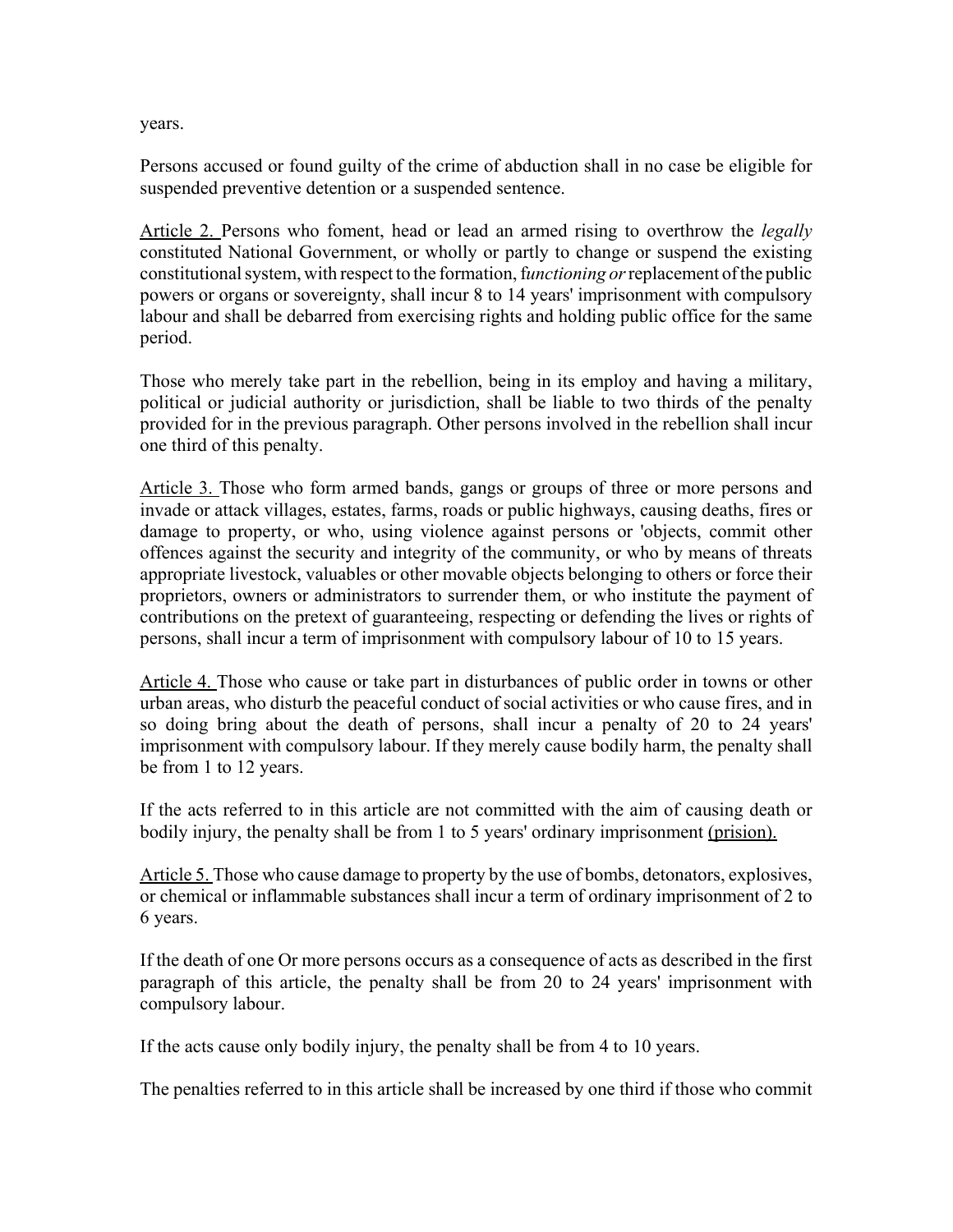the acts conceal their identity by the use of disguises, masks, stockings or other devices intended to conceal their identity, or if they use firearms in these circumstances.

Article 6. Any person or persons who, by means of threats or violence, by falsely representing themselves as public officials or as acting on the orders of such officials, and, for the purposes of obtaining an unlawful advantage, for themselves or for a third party, force another person to surrender, dispatch, deposit or place at their disposal articles or money or documents capable of producing legal effects, shall incur 4 to 10 years' imprisonment with compulsory labour. Any person who by the same means forces another to sign or to destroy instruments of obligation or credit shall incur the same penalty.

Article 7. A term of up to one year's incommutable imprisonment (arresto) shall be incurred by any person or persons who:

(a) Temporarily occupy public places or places open to the public, or offices of public or private bodies, for the purpose of exerting pressure in order to secure a decision by lawful authorities, distributing subversive propaganda in such places, posting offensive or subversive writings or drawings in them, or exhorting the population to rebellion;

(b) Incite others to break the law or to disobey the authorities, or who disregard a legitimate order by a competent authority;

(c) Make improper use of disguises, stockings, masks or other devices for concealing identity or who alter, destroy or conceal the registration plates of vehicles;

(d) Fail, without just cause, to provide public services which they are required to furnish or assistance requested of them by the authorities or assistance requested by any person whose life or property is threatened;

(e) Are in improper possession of articles which may be used to commit offences against the life and integrity of persons, such as firearms, daggers, knives, machetes, sticks, blowpipes, stones, bottles filled with petrol, fuses, or chemical or explosive substances;

(f) Print, store, carry, distribute or transport subversive propaganda;

(g) Demand money or goods for the conduct of unlawful activities, so as to permit the movements of persons, goods or vehicles, or who impede the free movement of other persons.

Article 8. So long as public order continues to be disturbed, the Mayor of the Special District of Bogota, the Governors, Intendents and Superintendents of the capitals of the different departments and the Mayors of Municipalities may order a curfew, and prohibit or regulate public demonstrations, processions, meetings and the sale and consumption of intoxicating beverages.

The Mayors of Municipalities shall immediately advise the Governor, Intendent or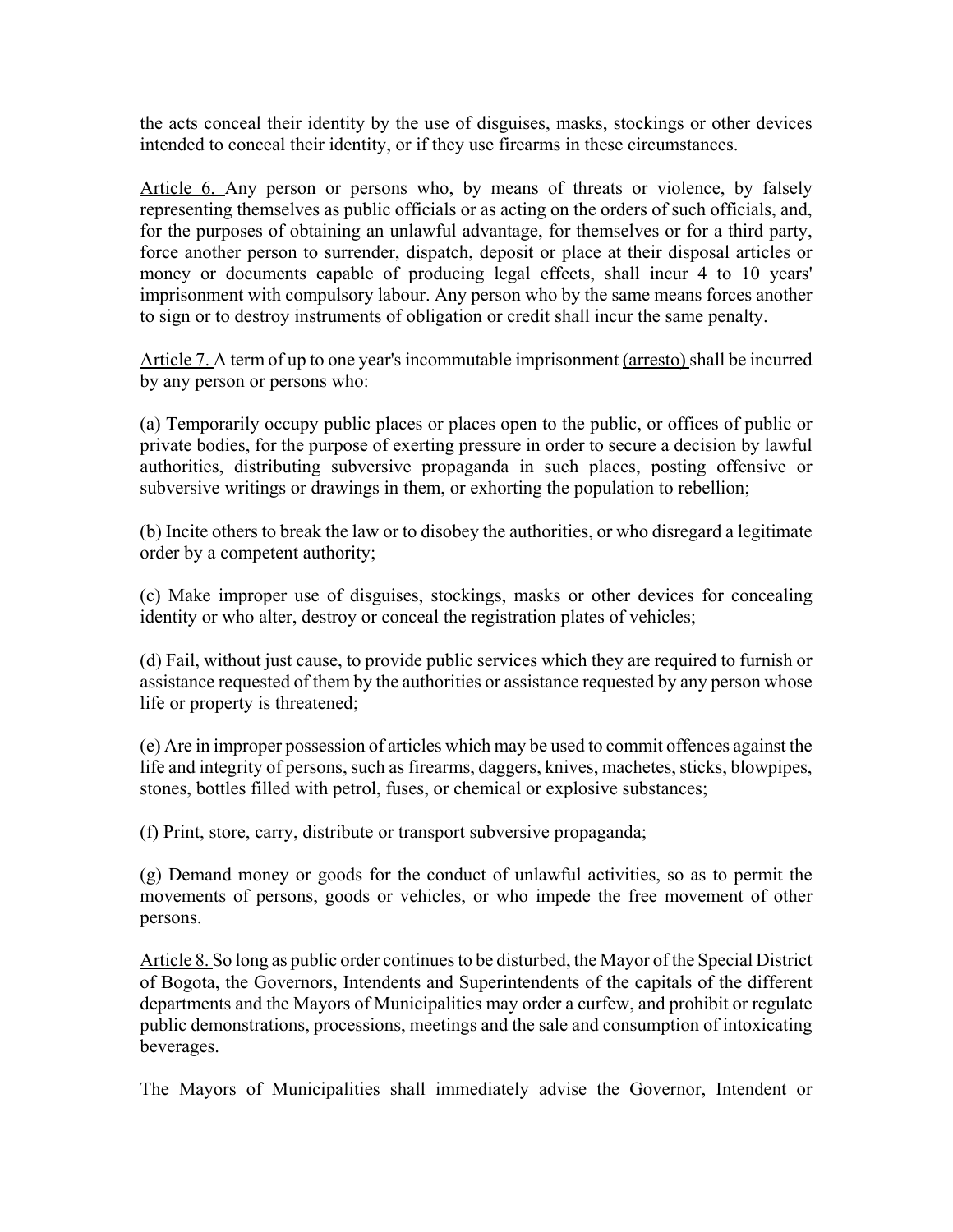Superintendent of such action.

Article 9. The military criminal courts, in addition to exercising the competence given them by the laws and regulations in force, shall try by court martial proceedings the offences referred to in articles 1, 2, 3, 4, 5 and 6, as well as those committed against the life and person of members of the Armed Forces, against civilians working for the Armed Forces and against members of the Administrative Department of Security (DAS), whether or not engaged in the performance of their duties, and against public officials, because of the position they hold or because of the exercise of their functions.

Article 10. Any person who, without the permission of the competent authority, manufactures, stores, distributes, sells, transports, supplies, acquires or carries firearms, ammunition or explosives shall incur a penalty of up to one year's imprisonment (arresto) and the confiscation of the articles concerned.

Should the firearm or ammunition be an article for the exclusive use of the Armed Forces, the term of imprisonment shall be from 1 to 3 years, without prejudice to the confiscation of the article concerned.

Article 11. The penalties referred to in article 7, paragraphs (a) and (b), and in article 10, shall be enforced by Army, Navy or Air Force Base Commanders, in accordance with the following procedure:

The accused shall answer the charge within 24 hours following the hearing of the facts. He must be assisted by a legal representative in these proceedings.

A period of four days, starting on the day following these proceedings, shall be allowed for the submission of any evidence which has been requested by the accused or his legal representative or called for by the official.

If within the 24 hours following the hearing of the facts it has not been possible to hear the plea of the accused because he has failed to appear, he shall be summoned to appear by an order which shall be posted for two days in the adjutant's office of the appropriate Army, Navy or Air Force Base Command.

If the person accused of the offence has not appeared by the end of this period, he shall be declared absent and a lawyer shall be appointed by the court as his defence counsel, to act for him until the close of the investigation.

When the above periods have elapsed, the appropriate written decision, including a statement of reasons, shall be issued. This decision shall indicate, if the accused is found guilty, his name., the offence, the charge against him, the sentence passed on him and the place where he is required to serve it. If, being in custody, he is cleared of the charge, he shall be released forthwith.

The terms specified in this article may be increased by a maximum of 100 per cent if five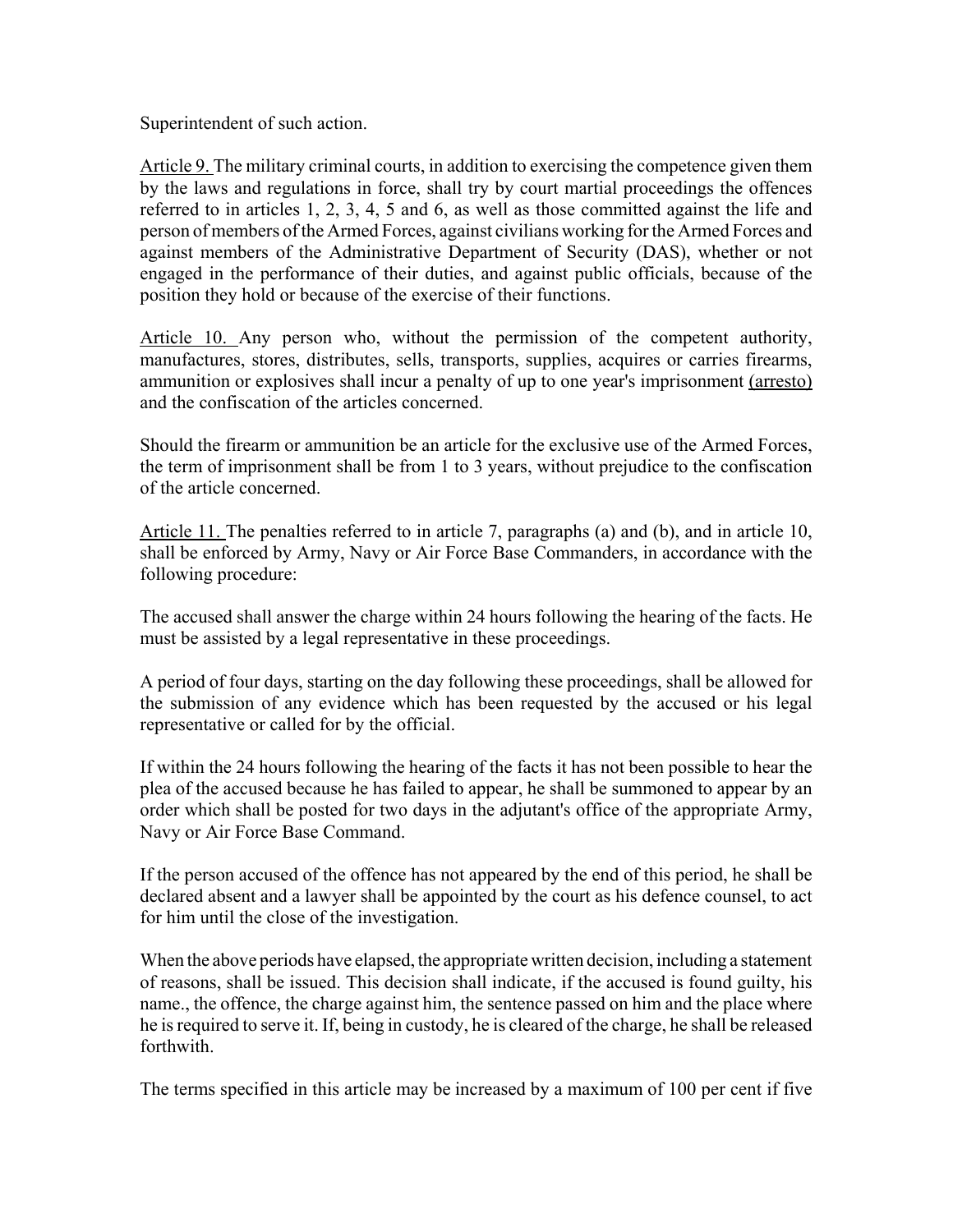or more persons committed the offence.

The decision referred to in the preceding provisions of this article shall be notified personally to the offender or to the defence counsel appointed by the court, as the case may be. Any appeal shall be against the decision only and shall be lodged within 24 hours following such notification and heard on the following day.

Article 12. The penalties referred to in article 7, paragraphs (c), (d), (e), (f) and (g), shall be imposed by police station commanders having the rank of Captain or above, who shall hear the case in accordance with the procedure laid down in the preceding article. In localities where there is no such commander, the Mayor or the Inspector of Police shall hear the case.

Article 13. So long as public order continues to be disturbed, radio stations and television channels shall not broadcast information, statements, communiques or comments relating to public order, cessations of activities, work stoppages, illegal strikes or information which incites to crime or aims to justify it.

The Ministry of Communications shall, by a decision which includes a statement of reasons and against which only an application for reversal may be lodged, impose penalties for any infraction of this article, in conformity with the relevant provisions of Rct No. 74 of 1966 and Decree No. 2085 of.1975.

Article 14. The Ministry of Communications is empowered, under article 5 of Decree No. 3418 of 1954 to take over, on behalf of the State, full control of some or all privately operated broadcasting frequencies or channels, where this is necessary in order to avert a disturbance of public order and to restore normal conditions.

Licences for broadcasting services which are taken over by the Colombian State shall be considered temporarily suspended.

Article 15. The penalties referred to in articles 209, 210, 211, 212 and 213 of Volume 2, Title V of the Penal Code relating to association for and instigation of infraction of the law shall consist of from 1 to 8 years' ordinary imprisonment.

Article 16. This Decree shall enter into force as soon as it is issued and shall suspend legal provisions which are contrary to it.

For transmittal and implementation

Done at Bogota, D.E., on 6 September 1978

SECRETARY OF THE INTERIOR

(Signed) German Zea Hernandez

Acting Minister for Foreign Affairs,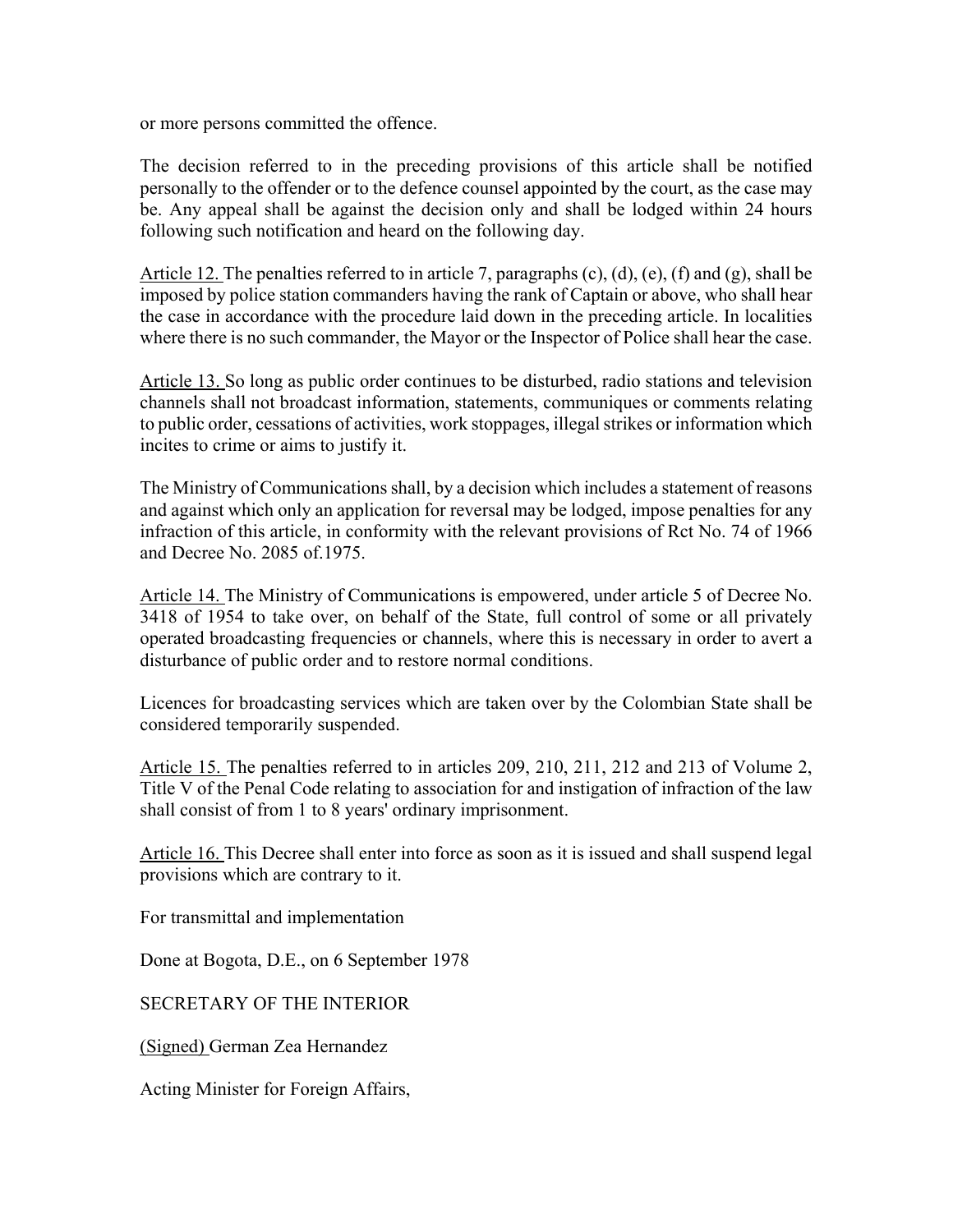(Signed) Carlos Borda Mendoza Minister of Justice, (Signed) Hugo Escobar Sierra Minister of Finance , (Signed) Jaime Garcia Parra Minister of Defence, (Signed) Luis Carlos Camacho Leyva Minister of Agriculture, (Signed) German Bula Hoyos Minister of Labour and Social security, (signed) Rodrigo Marin Bernal Minister of Health, (Signed) Alfonso Jaramillo Salazar Minister for Economic Development, (Signed) Gilberto Echeverry Mejia Minister for Mines and Energy, (Signed) Alberto Vasquez Restrepo Minister of Education, (Signed) Rodrigo Lloreda Caycedo Minister of Communications, (Signed) Jose Manuel Arias Carrizosa Minister of Public Works and Transport, (Signed) Enrique Vargas Ramirez